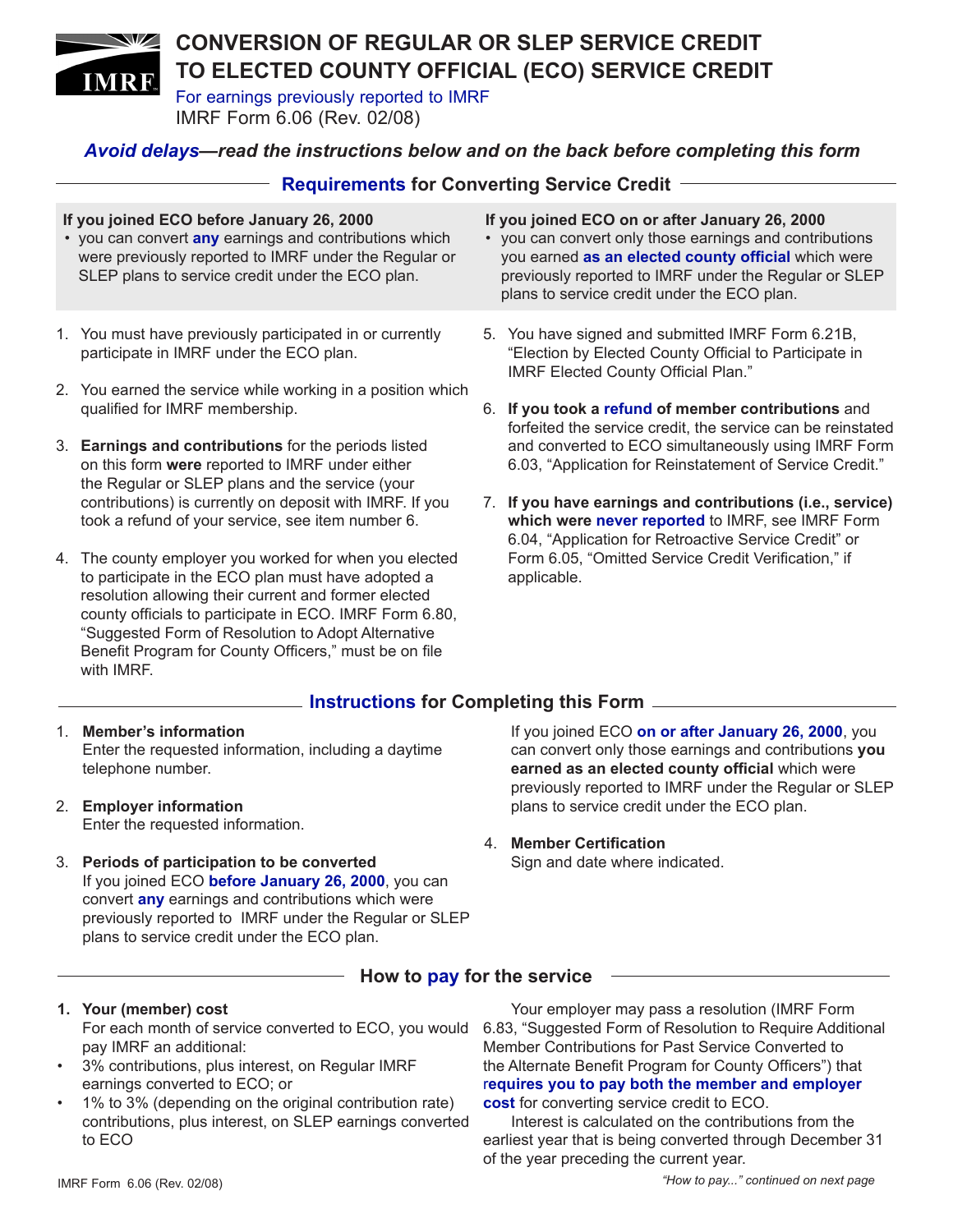### **2. Payment Schedules**

IMRF will mail you a Past Service Payment Schedule which offers **two payment plan options** for establishing the past service:

#### Option I is the **Lump Sum Payment Plan.**

The Lump Sum Payment Plan allows you to pay the total cost with a single payment and purchase all the eligible service you choose to purchase at one time. You can purchase a portion, all, or none of the past service listed on your payment schedule.

### Option 2 is the **Unit Payment Plan.**

The Unit Payment Plan allows you to purchase one or more months of service at a time. You may pay as often as you like, buying back credit from the most recent month to the earliest month of eligible service. However, you may not buy more months than indicated on the Past Service Payment Schedule.

#### **3. Using a rollover from another pension plan to purchase the service**

You may pay for service with money from a qualified pension plan as defined by Section 401 of the Internal Revenue Code. Complete and submit IMRF Form 6.01, "Request for Rollover Approval," for determination of eligibility.

## **How purchasing the service will affect your pension**

If you want to know how converting your service will affect your pension, you should wait until you receive the Past Service Payment Schedule. Then you can call 1-800-ASK-IMRF (1-800-275-4673) or call your current retirement system for a pension estimate before you determine how many months of service to purchase.

You can also refer to the IMRF Past Service Booklet, which you can find online at www.imrf.org, or call 1-800-ASK-IMRF to request a copy. The section titled "Is it worth it to purchase service?" provides a detailed description of how to calculate the impact of service on your pension.

## **If the member plans to retire under the Reciprocal Act**

The Illinois Retirement Systems Reciprocal Act requires a minimum of 12 months of service credit with any single reciprocal pension system. If you have less than 12 months of service with any single reciprocal retirement system, that service will not be counted in the calculation of your reciprocal pension. *Exception:* A former teacher aide who transferred to a position covered by the Teachers' Retirement System (TRS) and who has less than 12

months of IMRF service credit can apply that service toward a reciprocal pension. A list of the 13 systems covered by the Act is available on the IMRF website, www.imrf.org, or by request from an IMRF Member Service Representative at 1-800-ASK-IMRF (1-800-275-4673). Local police and fire pension funds are not covered by the Act.

# **Employer's Cost**

- 1. The additional benefit costs resulting from the conversion of Regular IMRF or SLEP service to ECO service will be charged to your ECO employer (your employer when you elected to participate in the ECO plan), even if the converted service was earned with a different employer.
- 2. Your employer may pass a resolution that requires you to pay both the member and employer cost for converting service credit to ECO.